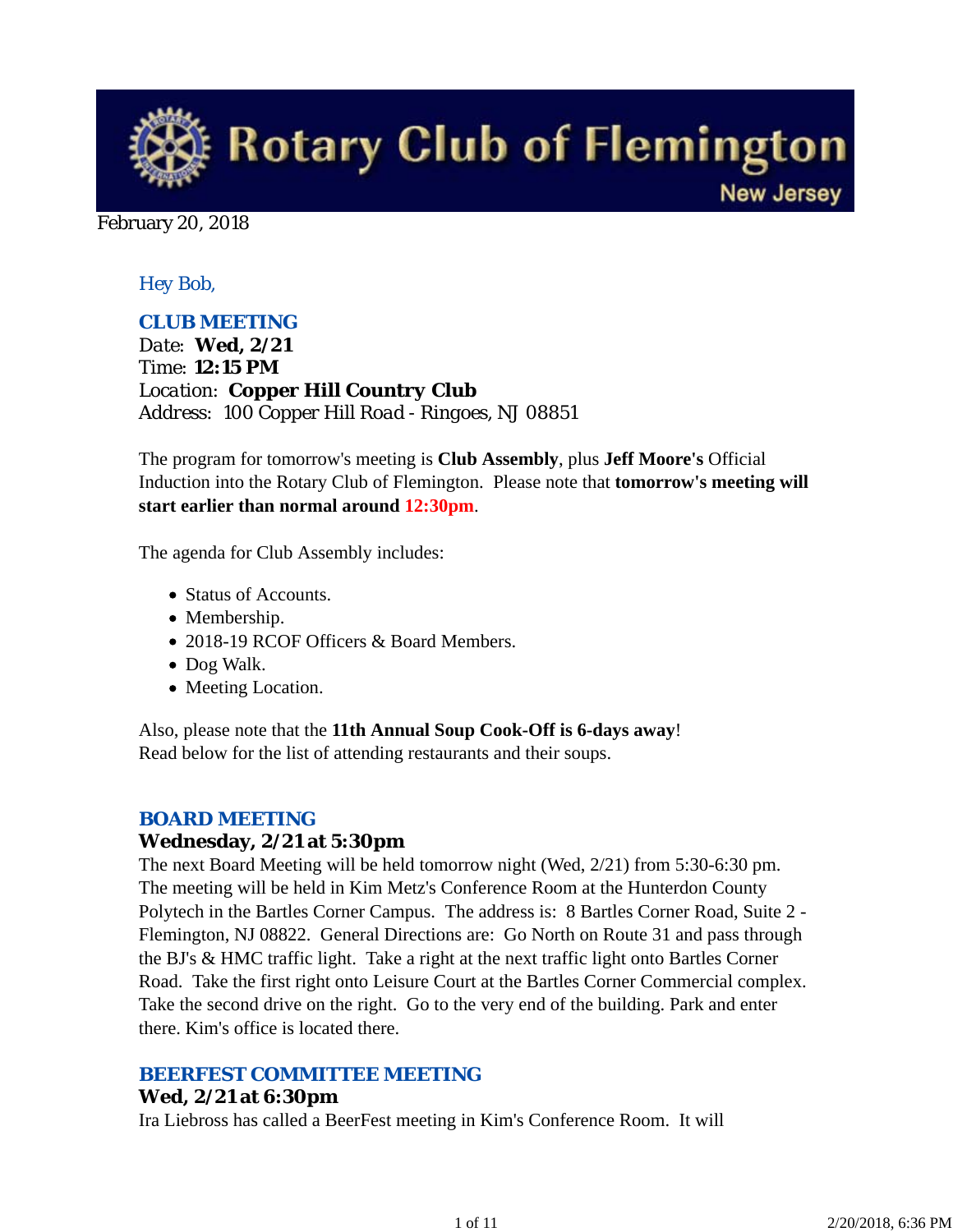immediately follow the board meeting. See above for directions.

# *NEW MEMBER* **Jeffrey Moore**

The Membership Committee, Board and Club have approved **Jeff Moore** for membership in the Rotary Club of Flemington. Jeff was proposed by Joe Ziegler. He will have the classification of "**Education - Secondary**". Jeff is the Superintendent for the Hunterdon Central Regional High School. He resides in Delran, NJ.

Jeff has completed his new member orientation. **His new member induction ceremony has been re-scheduled for tomorrow (Wed, 2/21)**.



# *LIST OF SOUPS for the*

**2018 Hunterdon County Rotary Soup Cook-Off Monday, February 26 5pm to 7pm**

See below for additional event details.

| 1) Love the Soup!                                            | Thai Curried Coconut Carrot Soup                           |  |
|--------------------------------------------------------------|------------------------------------------------------------|--|
| (2) My Restaurant                                            | Mushroom and Onion Soup                                    |  |
| 3) Basil Bandwagon                                           | Organic Beef Mushroom Barley                               |  |
| 4) Atrium Café                                               | <b>Smoked Cauliflower with Persian Saffron</b>             |  |
| 5) Hunterdon Medical Center                                  | Wild Mushroom and Sausage                                  |  |
| 6) Ye Old Sub Base                                           | <b>Beer Cheese Soup</b>                                    |  |
| 7) Brunello Trattoria                                        | Potato Leek Soup                                           |  |
| $8)$ Zoup!                                                   | Chicken Pot Pie                                            |  |
| 9) Café Galleria                                             | Chicken Enchilada Soup                                     |  |
| 10) Teen Challenge New Jersey                                | <b>Roman Bisque</b>                                        |  |
| 11) Mountain View Chalet                                     | Cream of Potato with Leeks and Bacon                       |  |
| 12) 55 Main                                                  | <b>Thanksgiving Day</b>                                    |  |
| 13) Cocoa Loew on behalf of Flemington<br><b>Food Pantry</b> | Fire Roasted Tomato, Chickpea and Kale                     |  |
| 14) Hunterdon County Polytech                                | Velvety Seven Onion Soup with French<br><b>Onion Toast</b> |  |
| 15) Easy Eats                                                | Chicken and Andouille Sausage Gumbo                        |  |
| 16) The Ship Inn                                             | German Beer Cheese Soup                                    |  |

### **2018 Participating Restaurants**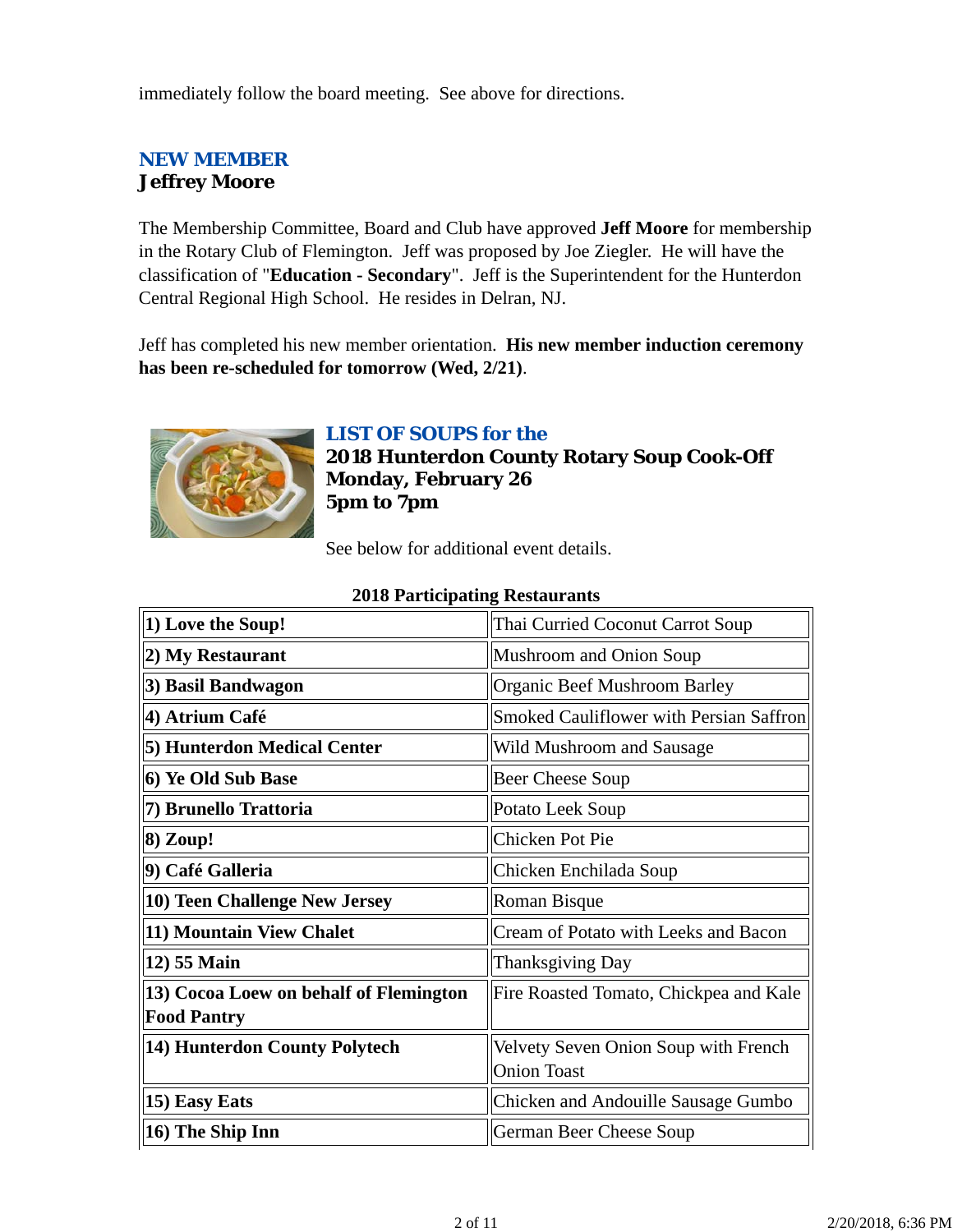| $\vert$ (17) Zoup! (2nd Entry) | Sesame Noodle Bowl        |  |
|--------------------------------|---------------------------|--|
| <b>18) Fays Fabulous Foods</b> | Cream of Butternut Squash |  |



## *11th Annual HUNTERDON COUNTY ROTARY SOUP COOK-OFF* **Monday, February 26, 2018 5:00 to 7:00pm** H.C.R.H.S. Commons 29 Junction Road - Flemington, NJ

Hundreds of soup lovers countywide will attend the event at Hunterdon Regional High School

Commons on Monday, February 26, 2018.

An **admission fee and a food donation to the Food Pantry** entitles you to enjoy samplesize cups of any and all entered soups, plus the opportunity to vote for your favorite. At the end of the evening, two trophies will be awarded, one for PEOPLE'S CHOICE and one for JUDGE'S CHOICE and each champion will have the honor of displaying the coveted SOUPER BOWL TROPHIES in their restaurant for the year. An additional award will be presented for the BEST VISUAL PRESENTATION so be creative in your table presentation. **Click Here** to visit the website for more information.

### **Admission Cost**:

- *Ages 9 & Up*: **\$15 per person** + a **can of food** to donate to the local food pantries.
- *Ages 5 to 8*: **\$5 per person** + a **can of food**.
- *Ages 4 & Younger*: **Free**.

**Click Here** to view a PDF of the **Restaurant Registration Form**.

### **RESTAURANT ENTRY DEADLINE IS Early February 2018**

A limit of 20 participating restaurants will be accepted on a first-come, first-served basis. One soup entry per restaurant.

### **YOUR PARTICIPATION HELPS FIGHT HUNGER IN HUNTERDON!!!**

All net event proceeds will be donated to the Food Pantries of Hunterdon County. The following are the Food Banks supported:

- **Delaware Valley Interfaith Council**
- **Fisherman's Mark**
- **Flemington Area Food Pantry**
- **North Hunterdon Food Pantry**
- **Open Cupboard Food Pantry**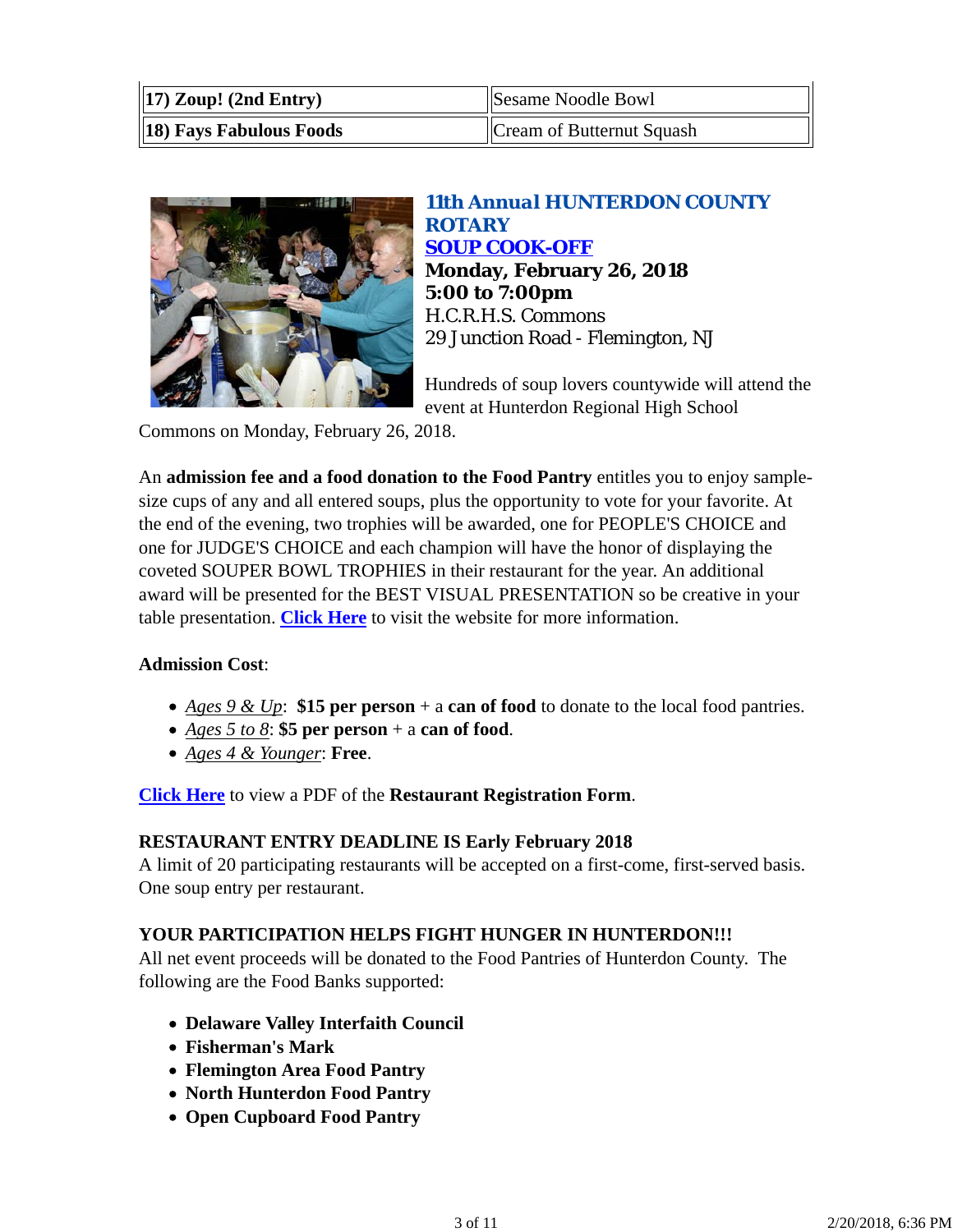### **Starfish Food Pantry**

### **Joint Effort by the Hunterdon County Rotary Clubs**

This event is organized and run as a joint effort by the Rotary Clubs of Flemington, Clinton Sunrise, North Hunterdon, Lambertville-New Hope, Whitehouse and the Hunterdon Horizon eClub. We are service clubs dedicated to helping people in our community and throughout the world. The event is held at the end of February in recognition of Rotary International's Anniversary, which had it's very first meeting on February 23, 1905 in Room 711 of the Unity Building in Chicago as convened by Rotary founder Paul P. Harris

Questions? Contact Event Chair, **Mick Schaible** with any questions or comments. He can be reached at **(609)460-4530** or by email at **Soup@FlemingtonRotaryNJ.org**.

# *RIDES for JOHN ZULLO*

## **From Sandy Clark Updated 2/20/2018**

Following is an updated schedule for driving John Zullo to Wednesday Rotary meetings during the next several weeks. This will be revised as necessary in each weekly E-Monger. Scheduled drivers should contact Sandy Clark at least 24 hours before the Wednesday meeting if they are unable to drive. At the same time, John will call the scheduled driver at least a day in advance if he does not plan to attend the meeting.

### **Schedule of Drivers for John Zullo**:

- Feb. 21 Dick Stothoff
- Feb. 28 Ken Skowronek



### *Rotary Districts 7510 & 7640 District Conference - "The Finale"*

**Historic Valley Forge Casino Resort** Valley Forge, PA **May 18 - 20, 2018**

Save the date! Our Annual District Conference will be May 18-20, 2018. Enjoy a luxurious weekend at

the Valley Forge Casino Resort near King of Prussia Mall and Valley Forge National Park. This newly renovated hotel features a casino, entertainment, and fine dining.

This will be a joint conference between Districts 7510 and 7640 **and the last conference prior to our district consolidation**.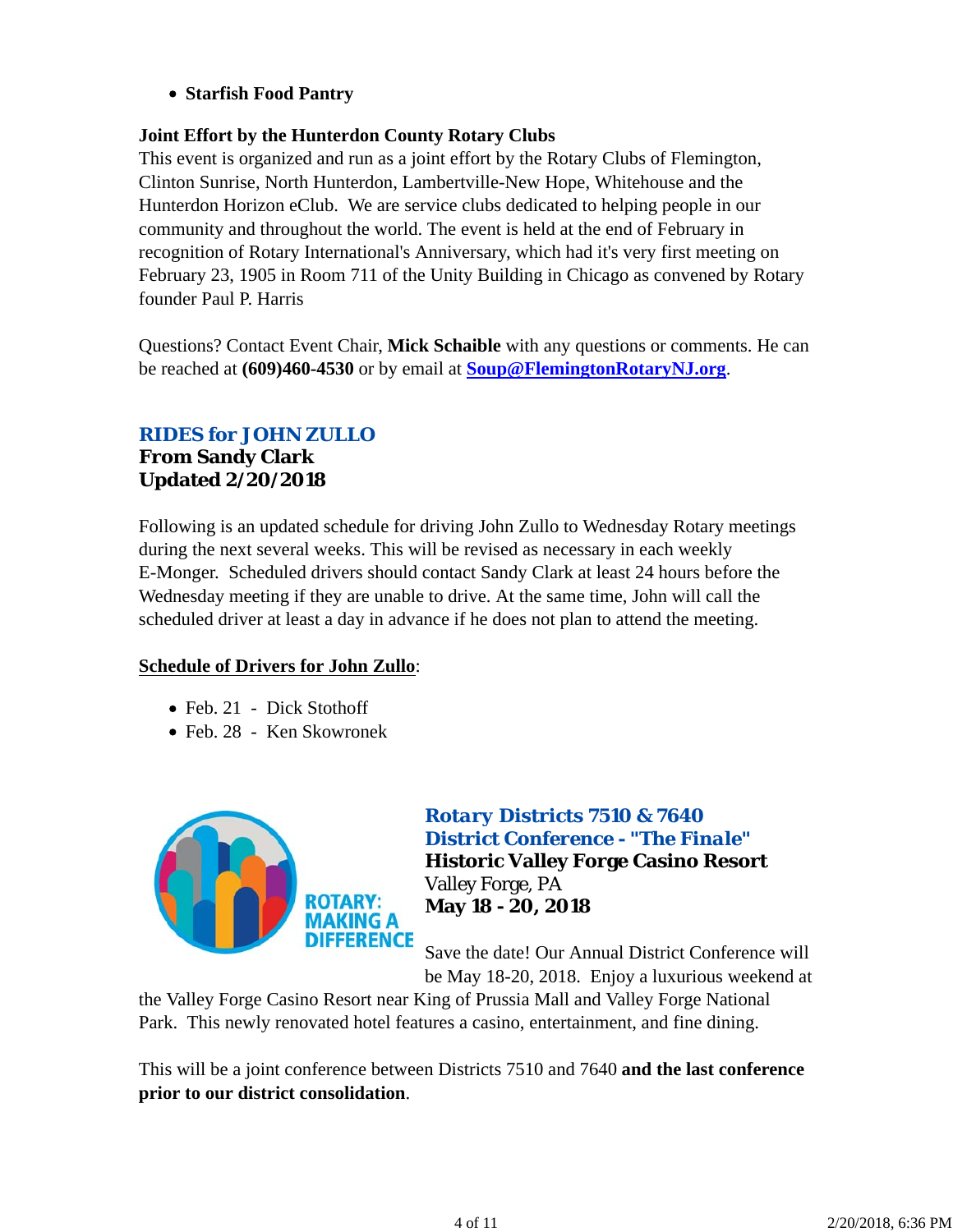A finale is defined as the last part of a piece of music, a performance, or a public event, especially when it is particularly dramatic or exciting. the 2018 District Conference will be the "finale" conference of District 7510, and we intend to make it extremely dramatic and exciting.

So "Join the Rotary Revolution," Donna-Su and me at the Valley Forge Casino Resort for a spirited weekend at a luxury hotel and casino located near King of Prussia Mall and Valley Forge National Park. Check out our website, **jointherotaryrevolution.com**, for more details and updates. You can even register for the conference there!

We intend to surprise, the likes of which has not been seen since the Battle of Trenton.

Enlist now! Be part of the Grand Finale! We hope to see you there! District Governor Bob and Donna-Su Zeglarski

# *ONLINE MESSAGE & VIDEO from BILL GATES Regarding Polio*

Kim wanted to pass along the following regarding Polio. Here is a link to a very important message on Rotary friend Bill Gates' blog with a short video called "**Heroes in the Field**."

### **https://www.gatesnotes.com/Health/On-the-doorstep-of-victory**

Please watch this video and share it widely. We should be proud of our polio heroes.



### *Find us on Facebook*

Click the image to the left to connect with the Rotary Club of Flemington, NJ on Facebook.



### *The Flemington Rotary MEMBER DIRECTORY Is Updated on the Website*

A PDF copy of the Club Directory kept on the club website, located on the password protected "**Members Only**" page. To access this, simply goto **www.FlemingtonRotaryNJ.org** and click on "Members

Only" in the upper left. The page is password protected. If you do not have the password, simply email us and request it.

If you see any updates that need to be made (a change of address, email, phone number,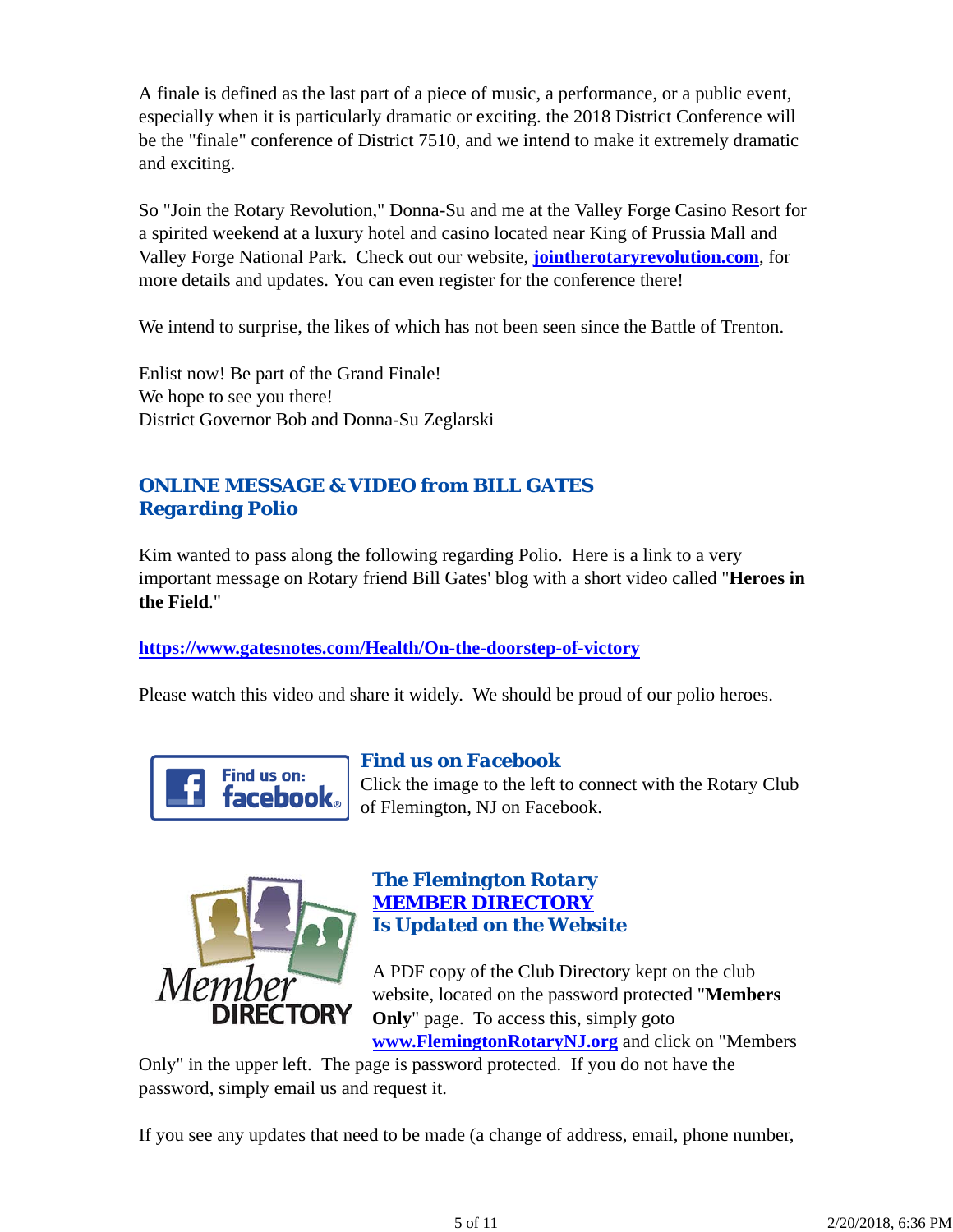something is not listed correctly, etc.), please email Sandy Clark and request any changes to be made. **Click Here** to generate an email to Sandy.



### *SPEAKERS & PROGRAMS BEING SOUGHT*

Mick Schaible is looking for some ideas for upcoming meeting programs and speakers. If you have any leads, please pass them onto Mick, who will follow-up to schedule the speaker.

**Click here** to generate an email directly to Mick.



As you know, the Rotary Club of Flemington is a member of the H.C. Chamber of Commerce. This enables all Rotarians the ability to attend a Chamber function as a "member". If someone asks you what your business is, you would explain that you are a member representing the Rotary Club of Flemington. **Click Here** to visit the Chamber website for a listing of upcoming events.

#### *ROTARY DISTRICT 7510 NEWS*

**Click Here** to read the current news from our Rotary District 7510.

### *UPCOMING DATES TO NOTE:*

Wed,  $2/21$ : Club Assembly + Jeff Moore Official Induction. Wed, 2/28: Anne Thornton: Maintenance of your Home.

Next RCOF Board Meeting: Wed, 2/21 at 5:30 PM (Usually the 3<sup>rd</sup> Wed). **Next Membership Meeting:** Wed, 3/14 at 1:30 PM (Usually the 2<sup>nd</sup> Wed).

**Upcoming RCOF Club Events, Fundraisers, Fellowship Events, Etc**.: 2/26 (Mon): Hunterdon County Rotary Soup Cook-Off 9/29 (Sat): Flemington Rotary BeerFest

**Rotary District 7510 Events & Functions:** To Be Announced.

### *COMMITTEE LIST:*

**Click Here** to download the listing of all current Club Committee's and its members.

### *"MEMBERS ONLY" WEBSITE:*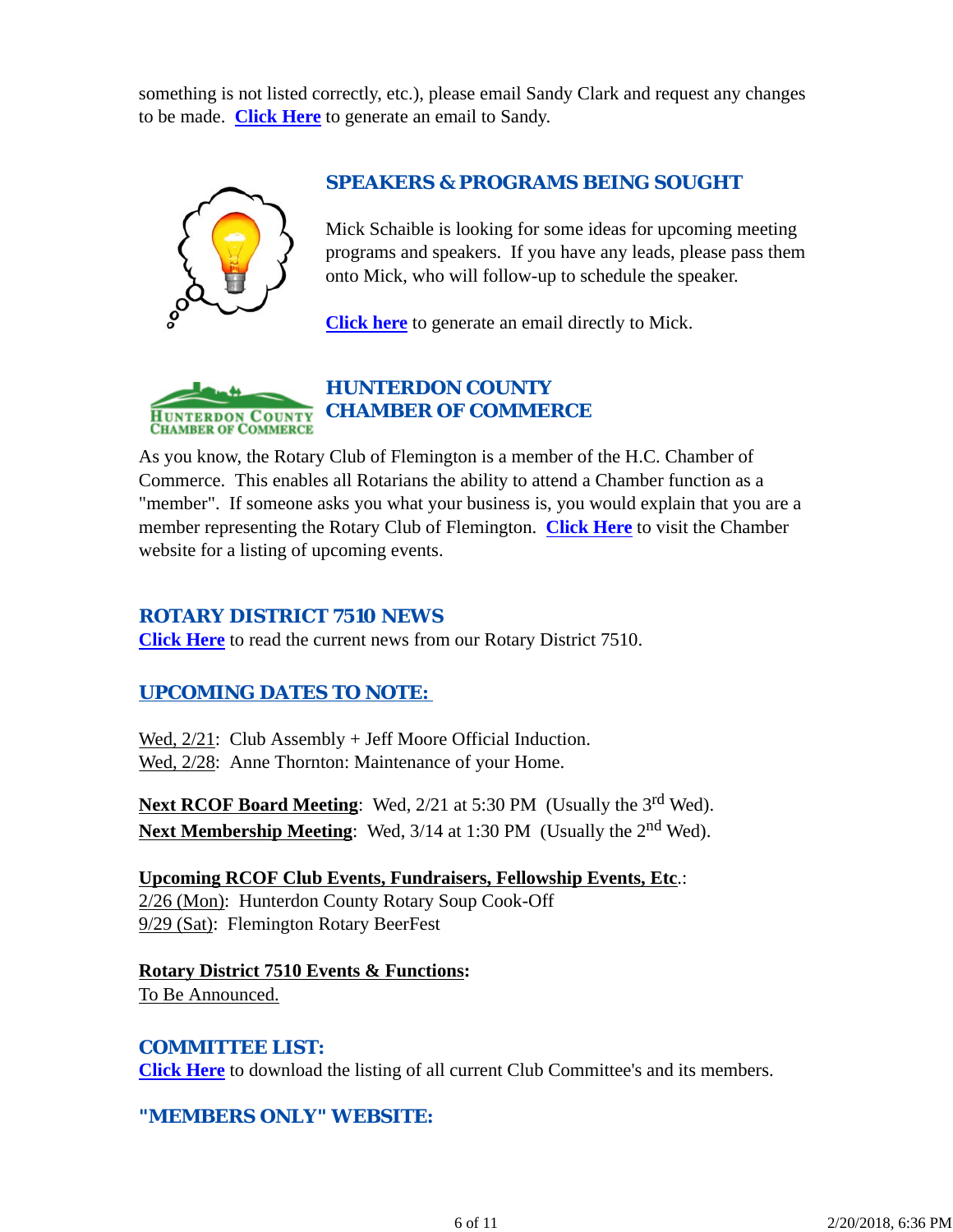### **Click Here for the Members Only section of the website to find:**

- 1) The "Membership Proposal Form" to propose a new member.
- 2) New Member Information.
- 3) An Online Copy of the Club Membership Directory.
- 4) A Link to All Photos Albums of the Club.

#### *ROTARY WEBSITE LINKS:*

Rotary International: **www.Rotary.org** Rotary District 7510: **www.RotaryNJ.org**

### *NEARBY ROTARY CLUB MEETINGS:*

As A Rotarian, you are Welcome to attend a Rotary Club meeting anywhere in the world. Click here for the Rotary Club Locator App. Or see below for some local meetings:

#### Mondays

**Lambertville/New Hope** (6:30 pm) - Lambertville Station Restaurant; 11 Bridge Street, Lambertville NJ 08530

**Piscataway** (12:15 pm) - Radisson Hotel; 21 Kingsbridge Road, Piscataway, NJ 08854

### Tuesdays

**Whitehouse** (12:15 pm) - Max's 22; 456 Route 22 West, Whitehouse Station, NJ 08889 **Princeton** (12:15 pm) - The Nassau Club; 6 Mercer Street, Princeton, NJ 08540 **Bridgewater-Bound Brook** (12:15 pm) - Arbor Glenn; 100 Monroe St, Bridgewater 08807

#### Wednesdays

**Branchburg Township** (7:30 am): Stoney Brook Grille; 1285 Route 28, North Branch, NJ 08876

**Flemington** (12:15pm): Copper Hill Country Club; 100 Copper Hill Road, Ringoes, NJ 08851

**Hillsborough Township** (6:15 pm): Pheasant's Landing; 311 Amwell Road (Rt. 514), Hillsborough, NJ 08844

#### Thursdays

**Clinton Sunrise** (7:30 am): Clinton Fire Department; New Street, Clinton, NJ 08809 **Somerville/Bridgewater** (12:15 pm): Bridgewater Manor; 1251 US Highway 202/206, Bridgewater, NJ 08807

**Trenton** (12:15 pm): Freddie's Tavern; 12 Railroad Avenue, West Trenton, NJ 08628

#### Fridays

**North Hunterdon** (12:15 pm): Beaver Brook County Club; 25 County Club Drive, Annandale, NJ 08801

**Princeton Corridor** (12:15pm): Hyatt Regency; 102 Carnegie Center, Rt. 1 North, Princeton, NJ 08540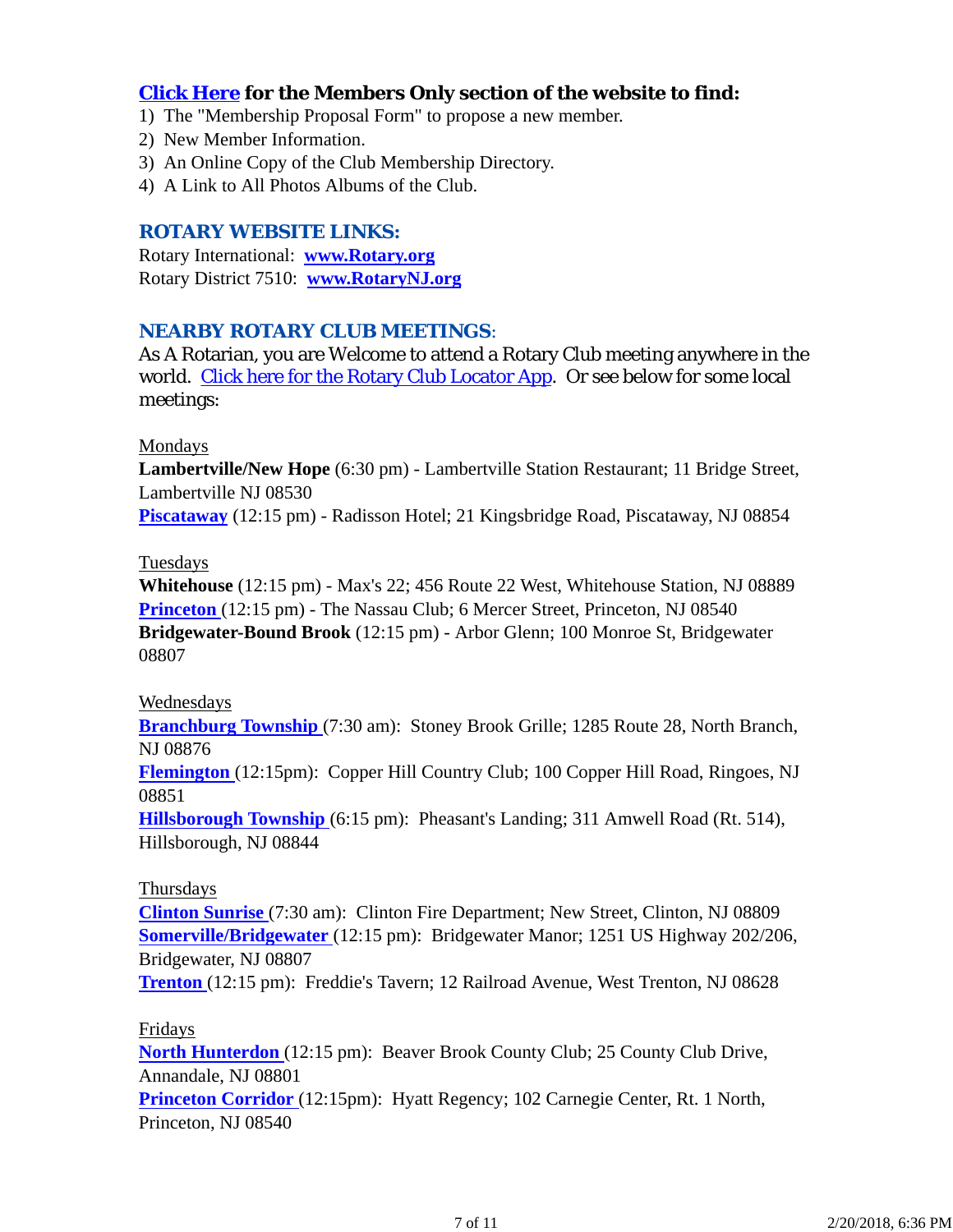eClub **Rotary eClub of Hunterdon Horizon**: View website for meetings or online makeups.

# RI President's Call for Action in **2017-2018**: **"Rotary: Making a Difference" Rotary Club of Flemington - Our 94th Year**

Club President **Kim Metz** President-Elect **\*\*Open\*\*** Secretary **Kyle Fogarty** Treasurer, General **Nik Kritharis** Treasurer, Lunch **Ken Skowronek** Board Member **D.J. Wright** (immediate Past-President) **Board Member Sandy Clark** Board Member **Joe Ziegler** Sergeant-at-Arms **Ann del Campo** R.I. President **Ian H.S. Riseley** (Sandringham, Victoria, Australia) District Governor (DG) **Bob Zeglarski** (Roselle-Rosselle Park) District Governor Elect (DGE) **John Shockley** (Hillsborough) District Governor Nomimee (DGN) **Ann Walko** (Watchung-Warren) Assistant District Governor (ADG) **Albert Varga** (Lambertville-New Hope)

Founded October 3, 1923 \* Charter #1529 \* District 7510

Club Meetings: **Wednesday, 12:15 pm, Copper Hill Country Club** 100 Copper Hill Road, Ringoes 08551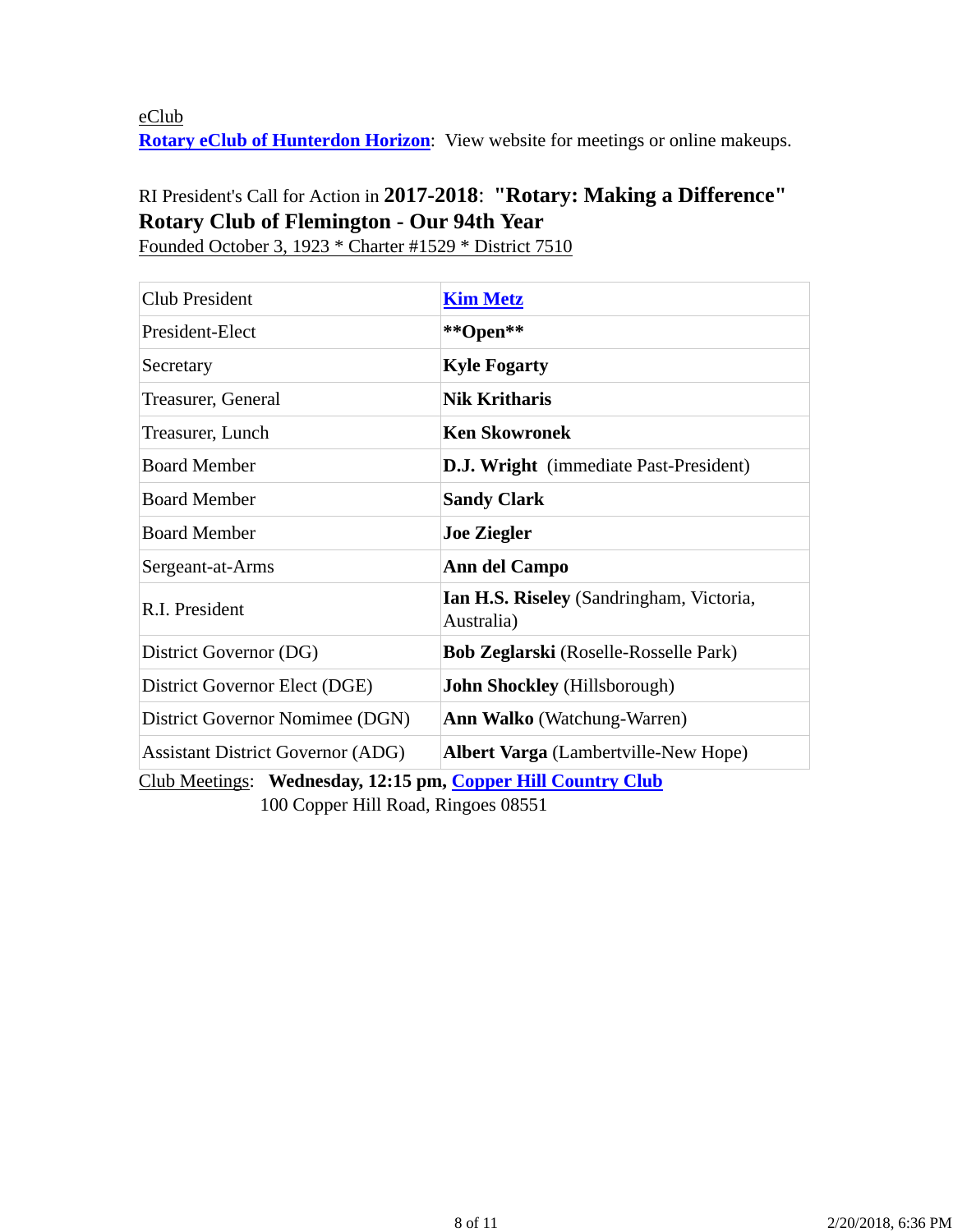

*MISSION STATEMENT*: The mission of Rotary International is to assist and guide Rotarians and Rotary clubs to accomplish the Object of Rotary to ensure Rotary's continuing relevance and to help build a better world, emphasizing service activities by individuals and groups that enhance the quality of life and human dignity, encouraging high ethical standards, and creating greater understanding among all people to advance the search for peace in the world.

**THE OBJECT OF ROTARY:** The object of Rotary is to encourage and foster the ideal of service as a basis of worthy enterprise and, in particular, to encourage and foster:

**1st**: The development of acquaintance as an opportunity for service;

**2nd**: High ethical standards in business and professions, the recognition of the worthiness of all useful occupations, and the dignifying of each Rotarian's occupation as an opportunity to serve society;

**3rd**: The application of the ideal of service in each Rotarian's personal, business and community life;

**4th**: The advancement of international understanding, goodwill, and peace through a world fellowship of business and professional persons united in the ideal of service.

**THE 4-WAY TEST:** "Of the things we think, say or do:

**1st**: Is it the Truth?

2<sup>nd</sup>: Is it Fair to all concerned?

- **3rd**: Will it build goodwill and better friendships?
- **4th**: Will it be beneficial to all concerned?"

### *ROTARY's AVENUE'S OF SERVICE*:

**1)** Through **Club Service**, we have fun, build lasting friendships, and make sure that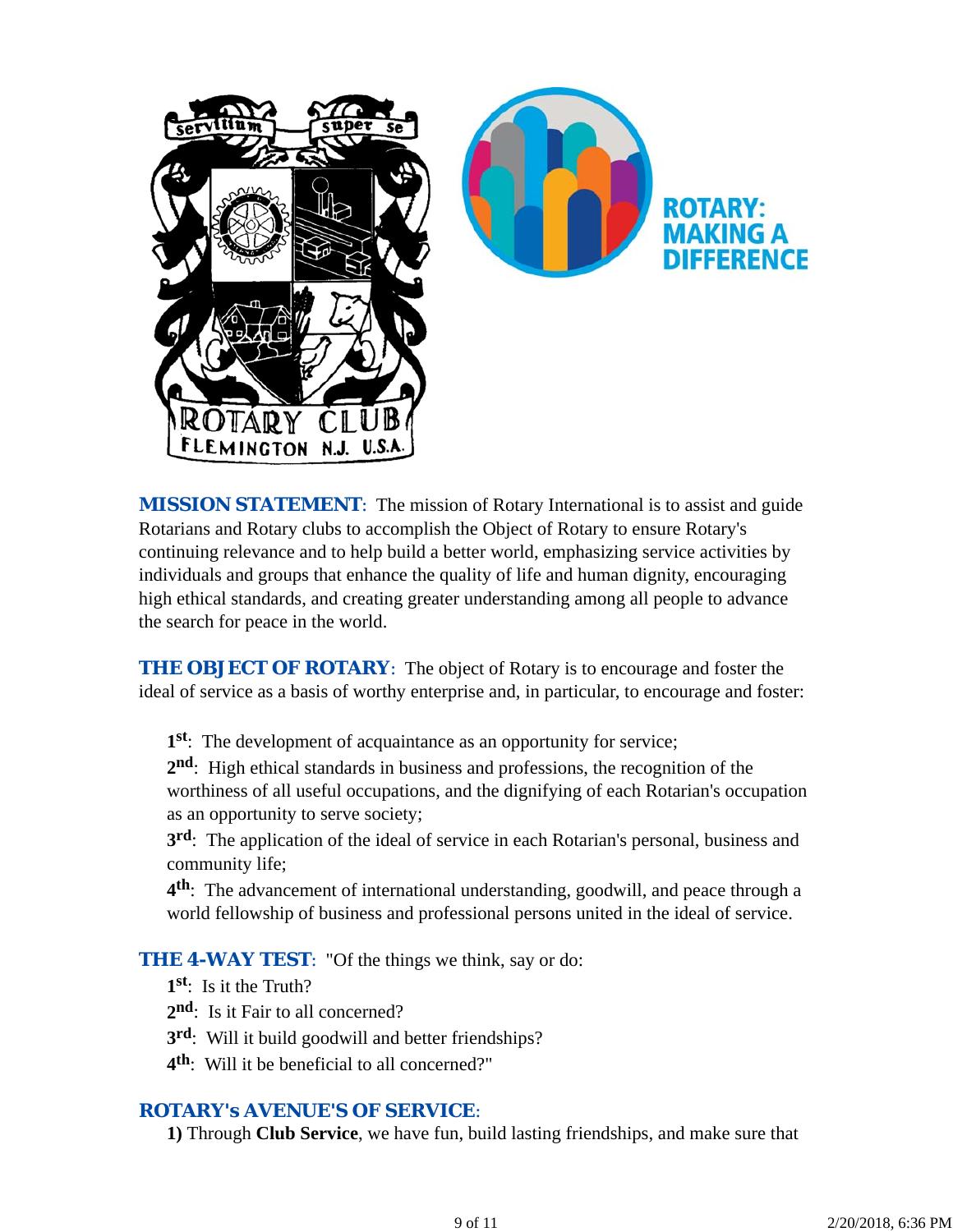our club runs well.

**2)** Through **Vocational Service**, we volunteer our professional skills to serve others and promote integrity in everything we do.

**3)** Through **Community Service**, we address local needs and work with our community to bring lasting improvements.

**4)** Through **International Service**, we meet humanitarian needs around the globe and promote world understanding and peace.

**5)** Through **Youth Service**, we work with young people to help them become the next generation of leaders, visionaries, and peacemakers.

# **2017-2018 CLUB MEMBER ROSTER Rotary Club of Flemington, NJ**

Current Number of Members: 37

| <b>Rotarian</b>                   | <b>Member Since</b> | <b>Classification</b>             |
|-----------------------------------|---------------------|-----------------------------------|
| Bohler, Herbert C. (Herb)         | 1977                | <b>Specialty Advertising</b>      |
| Chittenden, Robert L. (Bob)       | 2003                | M.E.F.P. Consulting Engineering   |
| Clark, Arthur L. (Sandy)          | 1987                | Printing                          |
| Davidson, James G. (Jim)          | 2002                | <b>Rubber Products</b>            |
| del Campo, Ann                    | 2016                | <b>Scientist &amp; Farmer</b>     |
| Ferrari, Frederick J. (Fred)      | 1964                | Orthodontia                       |
| Fisher, Charles H. (Charlie)      | 1961                | <b>Funeral Services</b>           |
| Fisher, Thomas H. (Tom)           | 2012                | Property & Casualty Insurance     |
| Fogarty, Kyle M.                  | 2017                | <b>Financial Advisor</b>          |
| Harrison, Jeffrey (Jeff)          | 1996                | Psychotherapy                     |
| <b>Hyatt, Frederic D. (Fred)</b>  | 2017                | <b>Retired - Aerospace</b>        |
| Kamnitsis, Christopher P. (Chris) | 2001                | <b>Financial Planning</b>         |
| Kritharis, Nikolaos (Nik)         | 2016                | Dentistry                         |
| Liebross, Ira                     | 1997                | <b>Family Medicine</b>            |
| Loew, Darren                      | 2002                | <b>Orthodontics</b>               |
| Martin, Teresa (Terry)            | 1993                | Solid Waste/Recycling             |
| Mazujian, Harry                   | 2004                | Clergy                            |
| McWilliams, Nancy                 | 1992                | Psychotherapy                     |
| Metz, Kim                         | 2007                | <b>Technical Education</b>        |
| <b>Moore, Jeffrey (Jeff)</b>      | 2018                | <b>Education - Secondary</b>      |
| Muller, George D.                 | 1964                | <b>Cut Glass Manufacturing</b>    |
| Newland, Robert D. (Bob)          | 1998                | Insurance                         |
| Ownes, Terry M.                   | 1987                | <b>Floor Covering</b>             |
| Phelan, Christopher J. (Chris)    | 2009                | <b>Chamber Of Commerce</b>        |
| Randolph, R. Wayne                | 1982                | Veterinary Medicine               |
| Ruberto, Johanna S.               | 2016                | <b>High School Administration</b> |
| Schaible, R. Michael (Mick)       | 1998                | <b>Appraisal Services</b>         |